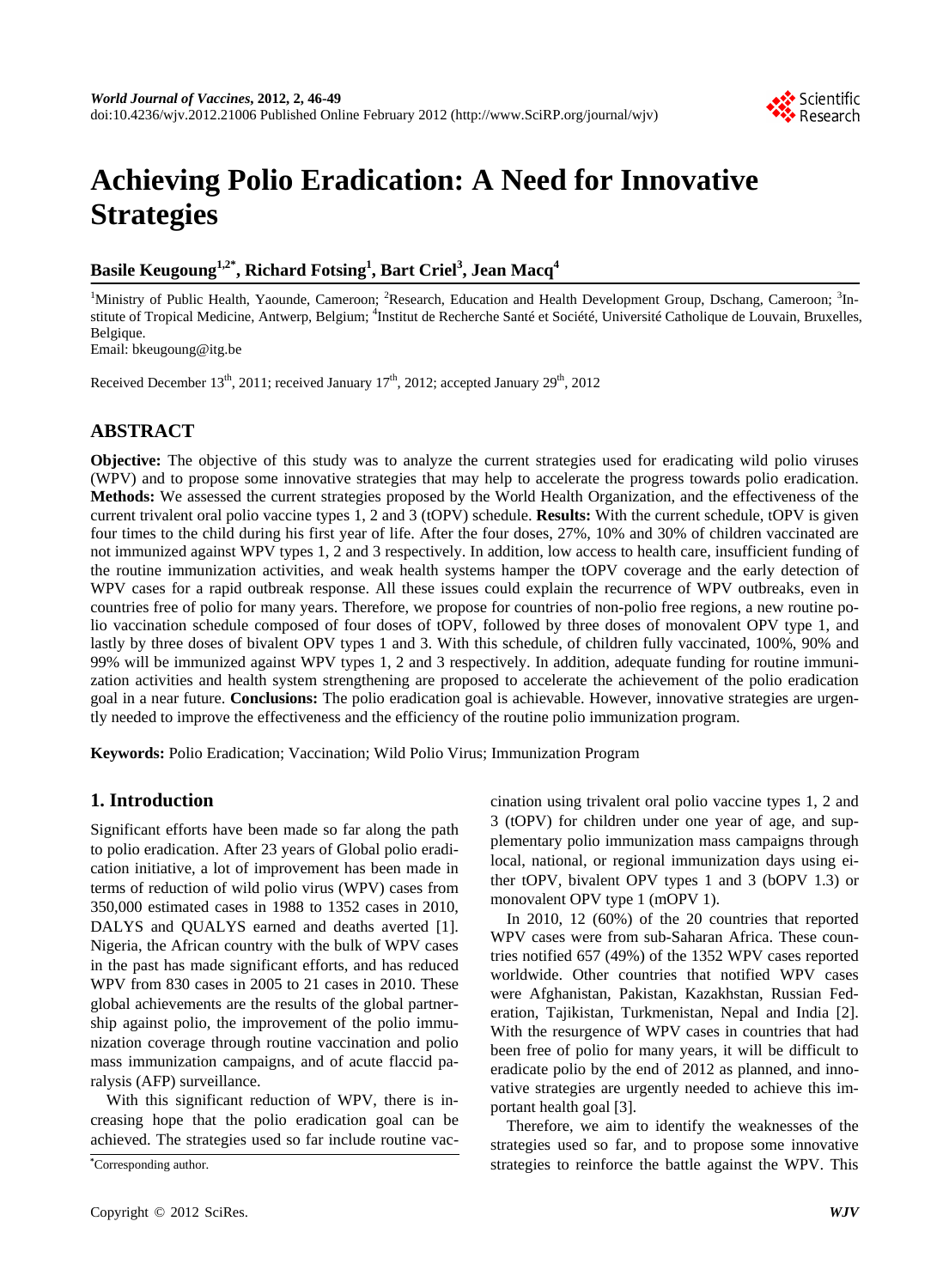may help to accelerate the progress towards polio eradication in the coming years.

#### **2. Current Strategies Used for Eradicating Polio and Their Weaknesses**

Immunization programs consider children aged less than one year as the target group for routine vaccination. The objective of the polio administrative coverage is to reach at least 80%. The schedule for polio vaccination recommends 4 doses of tOPV given at birth, 6, 10 and 14 weeks of age. In some countries, a recall dose of tOPV is recommended at 16 months of age. According to Grassly and colleagues [4], tOPV used in developing countries for routine polio immunization has a very low protective efficacy per dose—11% for tOPV compared to 30% for the mOPV1. Also, 14 doses of tOPV compared to 5 doses of mOPV1 are required to protect 80% of children against WPV type 1. In Northern Nigeria, with one dose of mOPV1, 67% of children were protected while only 16% of children were protected with one dose of tOPV [5]. In developing countries, after four doses of tOPV, 73%, 90% and 70% of children are immunized against WPV types 1, 2 and 3 respectively [6]. Consequently, with this routine polio immunization schedule, 27%, 10% and 30% of children fully vaccinated are not immunized against WPV types 1, 2 and 3 respectively, and they could carry and spread the WPV in the community [7]. The surveillance of polio cases is based on AFP cases detection followed by stool examination for WPV identification. Unfortunately, this AFP-based surveillance is not sensitive as only 0.1 to 1% of polio cases develop paralysis. In addition, the low access to health care, the false beliefs of the population concerning the child palsy, the poor quality of the health care, and the low involvement of private health providers, traditional healers and community leaders in AFP surveillance are others factors which hamper the early detection of WPV cases.

The actual WHO policy concerning polio eradication is to respond against each detected WPV case by at least two rounds of polio mass immunization campaigns either at sub-national, national or regional level. Before a WPV infected child with AFP is detected, the WPV have all

the time to spread among non-immunized children. These infected non-immunized children could excrete WPV in their stools for more than two months. With the high mobility of population within and between countries mobile populations have also low access to immunization services, and the poor hygiene and sanitation, WPV could easily circulate even when polio mass immunization campaigns are organized. Neighboring countries of endemic or epidemic ones are therefore all at risk of hosting a dormant WPV circulation. Although these mass immunization campaigns may have a direct impact on polio immunization coverage, they are also known for their destructive effect on routine activities [8].

Finally, the weak health systems in developing countries have been also described as the major obstacle to the achievement of diseases control programs goals [9].

#### **3. Some Innovative Strategies**

In order to give a final boost to polio eradication, we suggest that the following policy issues and challenges should be taken into consideration by policymakers and Global health initiatives concerning immunization programs in polio endemic regions.

#### **3.1. Review of the Immunization Schedule for Children under One Year of Age**

The schedule of routine polio vaccination should optimize the immunization of children against the three types of the WPV. Therefore, we propose that at birth, 6, 10 and 14 weeks, tOPV should be given, followed at 18, 22 and 26 weeks by mOPV 1, and then at 30, 34 and 40 weeks by bOPV 1.3. Furthermore, at the end of each year, the number of children not immunized against polio during routine activities should be estimated to propose the best time for organizing supplementary polio immunization activities to maintain the herd immunity.

The advantages of this schedule are 1) the immunization of 100%, 90% and 99% of children fully vaccinated against WPV types 1, 2 and 3 respectively. These protection rates are sufficient to maintain high immunity among children and eradicate polio (**Table 1**); 2) the monthly follow-up of the child during his first year of life; and

**Table 1. Effectiveness of a routine polio vaccination schedule with four doses of tOPV, and three doses mOPV 1 and bOPV 1.3.** 

| Vaccine type                  | Wild polio virus type 1 |                       |                    | Wild polio virus type 2 |                       |                | Wild polio virus type 3 |                       |                |
|-------------------------------|-------------------------|-----------------------|--------------------|-------------------------|-----------------------|----------------|-------------------------|-----------------------|----------------|
|                               | Children<br>Vaccinated  | Children<br>immunized | Children<br>$NI^a$ | Children<br>Vaccinated  | Children<br>Immunized | Children<br>NI | Children<br>Vaccinated  | Children<br>immunized | Children<br>NI |
| tOPV                          | 100 <sup>b</sup>        | 73                    | 27                 | 100                     | 90                    | 10             | 100                     | 70                    | 30             |
| mOPV <sub>1</sub>             | 27                      | 26                    |                    | 10                      |                       | 10             | 30                      |                       | 30             |
| $hOPV$ 1.3                    |                         |                       | $\Omega$           | 10                      |                       | 10             | 30                      | 29                    |                |
| Overall program effectiveness | 100                     | 100                   |                    | 100                     | 90                    | 10             | 100                     | 99                    |                |

<sup>a</sup>Not immunized; <sup>b</sup>All the figures represent the number of children.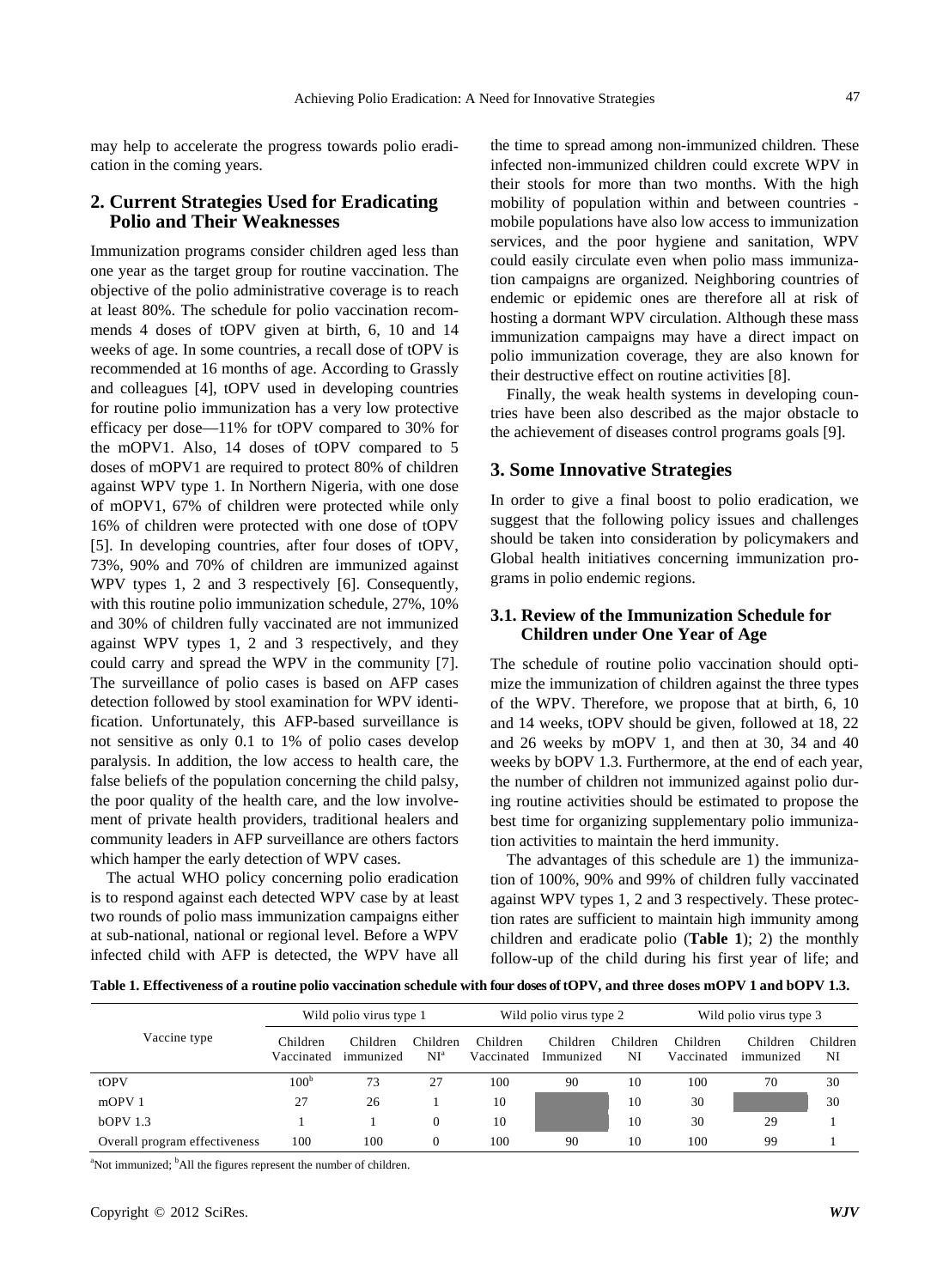lastly 3) the reduction of the number of polio mass immunization campaigns.

In fact, with the current schedule, after 14 weeks, the child is seen much later, at 36 weeks, for measles and yellow fever vaccination. This long delay leads to a high drop-out for immunization and other child programs such as growth monitoring, breast feeding and nutrients supplementation.

#### **3.2. Adequate Funding for the Routine Immunization Activities**

Routine immunization activities should be adequately financed so that health facilities can easily cover their target population. The Reach Every District (RED) approach based essentially on district immunization coverage achievement should move to a child-based approach. With this approach, activities should be carefully planned by health facilities and the required resources adequately allocated so that all children are vaccinate using the three types of OPV before their first anniversary.

#### **3.3. Regular Identification of the Target Population for Routine Immunization**

The target population should come from a local census of children in each village/quarter, done by local people (community health workers for example). The poor accuracy of demographic data and the lack of regular census has led Expanded Program of Immunization's managers to estimate the target population, with the proportion of children less than one year varying from one country to another (for example, 4% in Cameroon and 2.95% in Cote d'Ivoire). The advantage of this census is that it can provide accurate data for monitoring routine immunization activities.

#### **3.4. Change from the Reach Every District (RED) Approach to the Reach Every Child Approach**

The RED approach aims to achieve routine immunization coverage objectives in each district should be transformed into a Reach Every Child (REC) approach. The objective of the REC approach will be to vaccinate each child during routine activities. Therefore, barriers to vaccination should be regularly identified and addressed to improve access to immunization services in each basic administrative unit (village/quarter). Access to curative health care should be included in the immunization programs' strategies to improve the care of unhealthy children and more specifically of children with diseases preventable by immunization.

#### **3.5. Implication of All Stakeholders in AFP surveillance and Health System Strengthening**

AFP surveillance should include all health providers es-

pecially those of the private sector, traditional healers and the community health relays for a timely detection, investigation and reporting of AFP cases, and a timely response to WPV cases.

The strengthening of the health system by immunization programs is mandatory and should not be limited to the immunization activities but should take into consideration the whole health care delivery system. Indeed, vertical programs including immunization programs exert positive and negative effects on recipient health systems—the latter could jeopardize the whole health care delivery [10]. Therefore, the interface between the immunization program—as for all diseases control programs and the general health services should be regularly assessed to adapt both the program's policy and health services strategies in order to create synergies and optimize the performance of the immunization program and general health services.

#### **4. Conclusion**

The current strategies have had a high impact in WPV cases reduction. However, recurrent polio outbreaks in endemic and non-endemic countries including those that had been free of polio for many years have delayed progress towards eradication. Therefore, new and innovative strategies should be rapidly adopted, implemented and assessed for their scaling up. The adoption of a more effective routine polio immunization schedule should be the core content of these strategies.

#### **5. Acknowledgement**

We gratefully thank Kristof Decoster for his valuable inputs for editing this paper.

#### **REFERENCES**

- [1] WHO, "Gobal Polio Eradication Initiative: History," 2010. http://www.polioeradication.org/history.asp#1988
- [2] WHO, "Global Polio Eradication Initiative: AFP/Polio Case Count," 2011. http://apps.who.int/immunization\_monitoring/en/diseases /poliomyelitis/afpextract.cfm
- [3] Lancet, "Innovation for Polio Eradication," *Lancet Infectious Diseases*, Vol. 11, 2011, p. 721. [doi:10.1016/S1473-3099\(11\)70258-4](http://dx.doi.org/10.1016/S1473-3099(11)70258-4)
- [4] N. C. Grassly, J. Wenger, S. Durrani, S. Bahl, J. M. Deshpande, R. W. Sutter, D. L. Heymann and R. B. Aylward, "Protective Efficacy of a Monovalent Oral Type 1 Poliovirus Vaccine: A Case-Control Study," *Lancet*, Vol. 369, No. 9750, 2007, pp. 1356-1362. [doi:10.1016/S0140-6736\(07\)60531-5](http://dx.doi.org/10.1016/S0140-6736(07)60531-5)
- [5] H. E. Jenkins, R. B. Aylward, A. Gasasira, C. A. Donnelly, E. A. Abanida, T. Koleosho-Adelakan and N. C. Grassly, "Effectiveness of Immunization against Paralytic Polio-